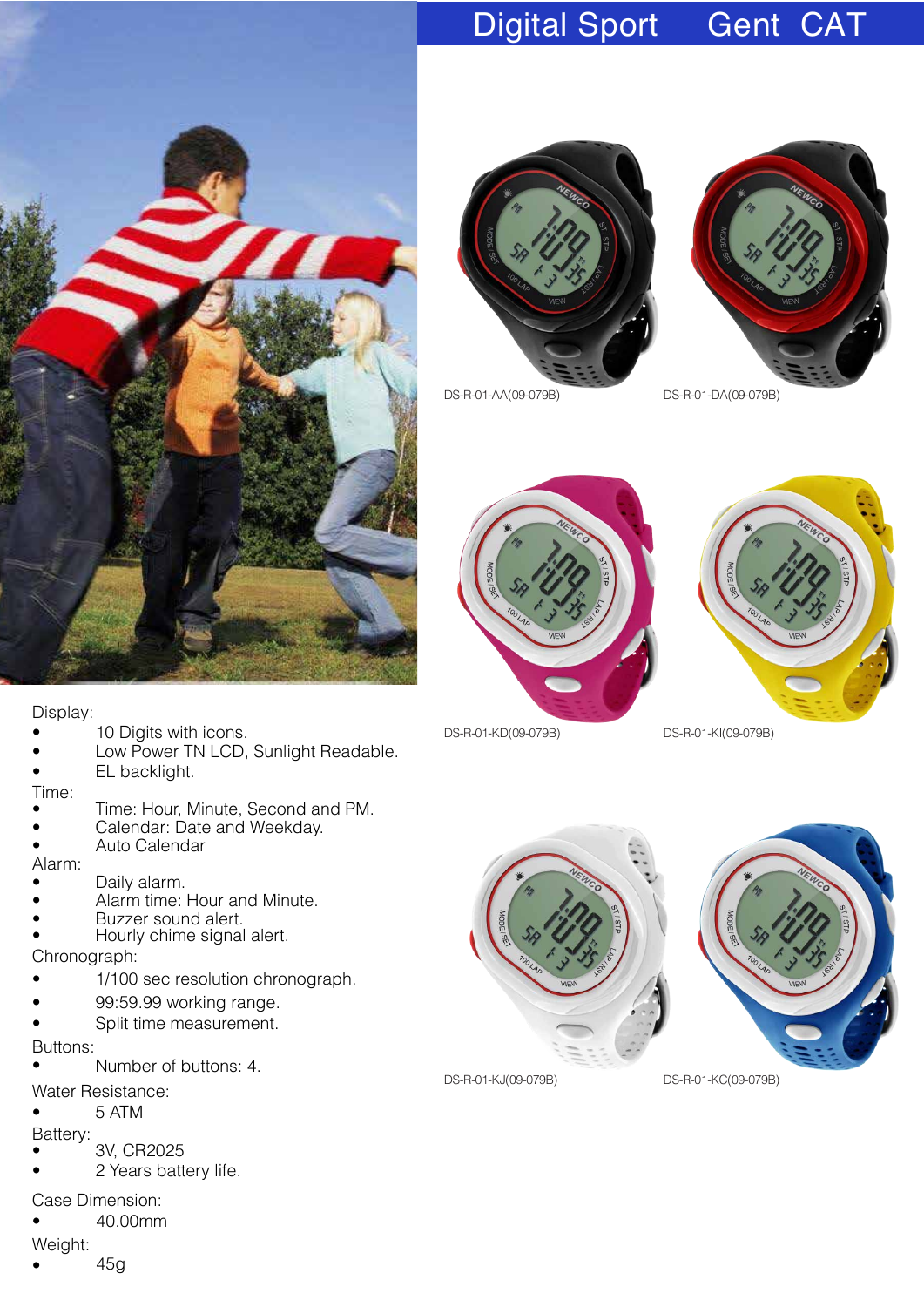

### Display:

- 10 Digits with icons.
- Low Power TN LCD, Sunlight Readable.
- EL backlight.

Time:

- Time: Hour, Minute, Second and PM.
- Calendar: Date and Weekday.
- Auto Calendar

Alarm:

- Daily alarm.
- Alarm time: Hour and Minute.
- Buzzer sound alert.
- Hourly chime signal alert.

Chronograph:

- 1/100 sec resolution chronograph.
- 99:59.99 working range.
- Split time measurement.

Buttons:

- Number of buttons: 4.
- Water Resistance:

 $• 5 ATM$ 

- Batte ry:
- 3V, CR2025

2 Years battery life.

Case Dimension:

• 40.00mm

Weight:

• 38g

## Digital Sport Gent CAT





DS-R-02-AA(12-161) DS-R-02-AD(12-161)





DS-R-02-IA(12-161) DS-R-02-JJ(12-161)